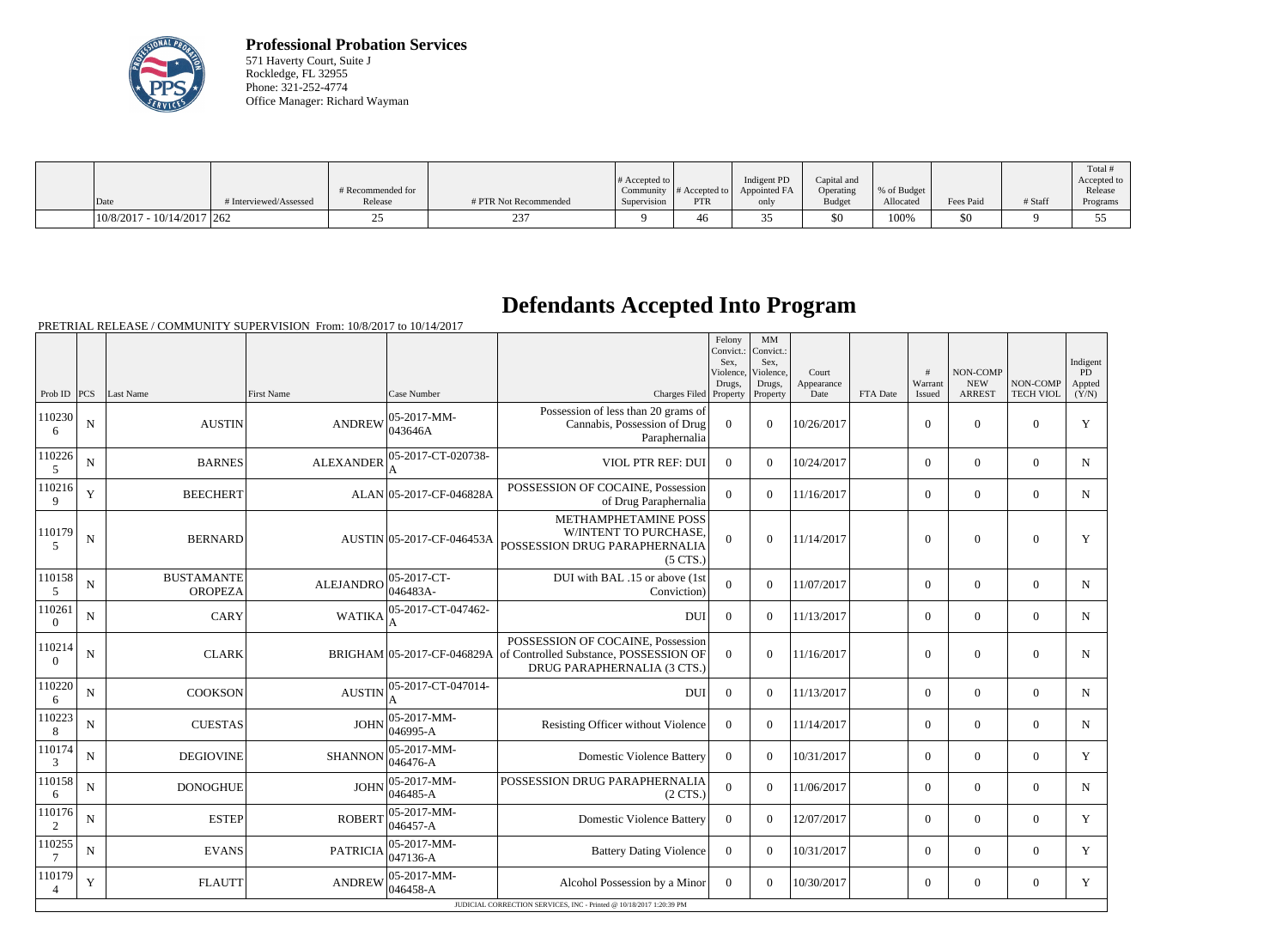## **Defendants Accepted Into Program**

|                           |             |                          |                                                                |                                   |                                                                                                                                                                 | Felony<br>Convict.:<br>Sex. | MM<br>Convict.:<br>Sex, |                     |          |                            |                                 |                                    | Indigent     |
|---------------------------|-------------|--------------------------|----------------------------------------------------------------|-----------------------------------|-----------------------------------------------------------------------------------------------------------------------------------------------------------------|-----------------------------|-------------------------|---------------------|----------|----------------------------|---------------------------------|------------------------------------|--------------|
|                           |             |                          |                                                                |                                   |                                                                                                                                                                 | Violence,<br>Drugs,         | Violence,<br>Drugs,     | Court<br>Appearance |          | #<br>Warrant               | NON-COMP<br><b>NEW</b>          | NON-COMP                           | PD<br>Appted |
| Prob ID $ PCS $<br>110175 | $\mathbf Y$ | Last Name<br><b>FORD</b> | <b>First Name</b><br><b>STACEY</b>                             | Case Number<br>05-2017-CT-046461- | Charges Filed Property<br>Driving While License Suspended Revoked                                                                                               | $\overline{0}$              | Property<br>$\theta$    | Date<br>10/30/2017  | FTA Date | Issued<br>$\boldsymbol{0}$ | <b>ARREST</b><br>$\overline{0}$ | <b>TECH VIOL</b><br>$\overline{0}$ | (Y/N)<br>Y   |
| 9                         |             |                          |                                                                | A                                 | Cancel w/Knowledge<br>DUI, 2 counts of DUI with Property                                                                                                        |                             |                         |                     |          |                            |                                 |                                    |              |
| 110255<br>$\Omega$        | ${\bf N}$   | <b>FULLER</b>            | <b>SETH</b>                                                    | $ 05-2017-MM-$<br>047117A         | Damage, Leaving the Scene of an Accident<br>with Prop Damage, Possession of Drug<br>Paraphernalia                                                               | $\Omega$                    | $\overline{0}$          | 11/06/2017          |          | $\overline{0}$             | $\overline{0}$                  | $\boldsymbol{0}$                   | Y            |
| 110186<br>9               | ${\bf N}$   | <b>GATES</b>             | <b>CHARLES</b>                                                 | 05-2017-CT-046703-<br>A           | DUI with BAL .15 or above (1st<br>Conviction)                                                                                                                   | $\Omega$                    | $\boldsymbol{0}$        | 11/07/2017          |          | $\boldsymbol{0}$           | $\overline{0}$                  | $\overline{0}$                     | $\mathbf N$  |
| 110242<br>$\Omega$        | ${\bf N}$   | <b>GRAVELEY</b>          | <b>JASON</b>                                                   | $ 05-2017-MM-$<br>047143A         | Possession of less than 20 grams of<br>Cannabis, 2 counts of Possession of Drug<br>Paraphernalia                                                                | $\Omega$                    | $\overline{0}$          | 11/14/2017          |          | $\boldsymbol{0}$           | $\overline{0}$                  | $\boldsymbol{0}$                   | N            |
| 110241<br>3               | ${\bf N}$   | <b>HARDY</b>             | <b>JOSEPH</b>                                                  | $ 05-2017-MM-$<br>042783A         | Trespass Property Other Than Structure Or<br>Conveyance, Resisting Officer without<br>Violence                                                                  | $\overline{0}$              | $\overline{0}$          | 11/22/2017          |          | $\boldsymbol{0}$           | $\boldsymbol{0}$                | $\overline{0}$                     | Y            |
| 110261                    | $\mathbf Y$ | <b>HARRELL</b>           |                                                                | WILLIAM 05-2017-CF-047265A        | DUI, Possession of Cannabis More than 20<br>Grams, Possession of Drug Paraphernalia                                                                             | $\Omega$                    | $\theta$                | 11/16/2017          |          | $\overline{0}$             | $\overline{0}$                  | $\overline{0}$                     | Y            |
| 110261<br>5               | ${\bf N}$   | <b>HARRIS</b>            | <b>KEVIN</b>                                                   | 05-2017-CT-047272-                | <b>DUI</b>                                                                                                                                                      | $\overline{0}$              | $\theta$                | 11/06/2017          |          | $\overline{0}$             | $\overline{0}$                  | $\overline{0}$                     | Y            |
| 110152<br>$\Omega$        | ${\bf N}$   | <b>HAWTHORNE</b>         | <b>REBECCA</b>                                                 | 05-2017-CT-046442-                | <b>DUI</b>                                                                                                                                                      | $\overline{0}$              | $\overline{0}$          | 11/06/2017          |          | $\overline{0}$             | $\overline{0}$                  | $\overline{0}$                     | $N_{\rm}$    |
| 110261                    | ${\bf N}$   | <b>HERNDON</b>           | <b>KENNETH</b>                                                 | 05-2017-CT-047363-                | <b>DUI</b>                                                                                                                                                      | $\overline{0}$              | $\theta$                | 11/06/2017          |          | $\overline{0}$             | $\overline{0}$                  | $\overline{0}$                     | N            |
| 110232<br>6               | ${\bf N}$   | <b>HICKS</b>             | <b>STEPHANIE</b>                                               | $ 05-2017-MM-$<br>$ 047015-A$     | Battery                                                                                                                                                         | $\overline{0}$              | $\theta$                | 10/31/2017          |          | $\overline{0}$             | $\overline{0}$                  | $\overline{0}$                     | Y            |
| 110232<br>9               | ${\bf N}$   | <b>HORN</b>              | CANDICE $\begin{bmatrix} 0 & 2 \\ 0 & 47045 - A \end{bmatrix}$ | $ 05-2017-MM-$                    | <b>Domestic Violence Battery</b>                                                                                                                                | $\overline{0}$              | $\theta$                | 12/07/2017          |          | $\mathbf{0}$               | $\overline{0}$                  | $\overline{0}$                     | Y            |
| 110179<br>$\tau$          | ${\bf N}$   | <b>HUGHES</b>            |                                                                | ALLISON 05-2017-CF-046484A        | POSSESSION CONTROLLED<br>SUBSTANCE W/O RX, POSSESSION OF<br>COCAINE, POSSESSION DRUG<br>PARAPHERNALIA (2 CTS.), Possession<br>of less than 20 grams of Cannabis | $\overline{0}$              | $\boldsymbol{0}$        | 11/14/2017          |          | $\boldsymbol{0}$           | $\overline{0}$                  | $\theta$                           | Y            |
| 110214                    | ${\bf N}$   | <b>JENKINS</b>           |                                                                | REGINALD 05-2017-CF-046865A       | Possession of Controlled Substance,<br>Possession of Drug Paraphernalia                                                                                         | $\Omega$                    | $\boldsymbol{0}$        | 11/16/2017          |          | $\boldsymbol{0}$           | $\boldsymbol{0}$                | $\overline{0}$                     | Y            |
| 110257                    | $\mathbf Y$ | <b>JONES</b>             | <b>TAVONTAY</b>                                                | 05-2017-MM-<br>$047122 - A$       | Possession of less than 20 grams of<br>Cannabis                                                                                                                 | $\overline{0}$              | $\boldsymbol{0}$        | 10/31/2017          |          | $\boldsymbol{0}$           | $\boldsymbol{0}$                | $\overline{0}$                     | Y            |
| 110241<br>9               | ${\bf N}$   | <b>KNAPP</b>             | <b>SHIRLEY</b>                                                 | 05-2017-CT-047131-                | <b>DUI</b>                                                                                                                                                      | $\overline{0}$              | $\overline{0}$          | 11/13/2017          |          | $\overline{0}$             | $\boldsymbol{0}$                | $\overline{0}$                     | $N_{\odot}$  |
| 110262<br>$\Omega$        | ${\bf N}$   | <b>KNUDSEN</b>           | <b>ASHLEE-ANNE</b>                                             | 05-2017-MM-<br>047266-A           | <b>Domestic Violence Battery</b>                                                                                                                                | $\Omega$                    | $\theta$                | 10/30/2017          |          | $\boldsymbol{0}$           | $\overline{0}$                  | $\overline{0}$                     | Y            |
| 110242                    | ${\bf N}$   | <b>LAMBERT</b>           | <b>KENNETH</b>                                                 | 05-2017-CT-047144-                | <b>DUI</b>                                                                                                                                                      | $\overline{0}$              | $\boldsymbol{0}$        | 11/13/2017          |          | $\boldsymbol{0}$           | $\boldsymbol{0}$                | $\overline{0}$                     | N            |
| 110214<br>8               | ${\bf N}$   | <b>MARTIN</b>            |                                                                | KYLE 05-2017-CF-046903A           | FLEE/ATT ELUDE LEO LIGHT SIRENS<br>ON PURSUIT, DUI                                                                                                              | $\overline{0}$              | $\mathbf{0}$            | 11/16/2017          |          | $\boldsymbol{0}$           | $\boldsymbol{0}$                | $\overline{0}$                     | $N_{\rm}$    |
| 110262<br>2               | ${\bf N}$   | <b>MCADOO</b>            | <b>JOSEPH</b>                                                  | 05-2017-MM-<br>$047267 - A$       | <b>Domestic Violence Battery</b>                                                                                                                                | $\Omega$                    | $\overline{0}$          | 10/30/2017          |          | $\overline{0}$             | $\overline{0}$                  | $\overline{0}$                     | Y            |
| 110262<br>3               | ${\bf N}$   | <b>MIKULA</b>            | <b>BONNIE</b>                                                  | 05-2017-CF-047241-<br>A           | <b>Retail Theft Felony</b>                                                                                                                                      | $\overline{0}$              | $\boldsymbol{0}$        | 11/16/2017          |          | $\boldsymbol{0}$           | $\boldsymbol{0}$                | $\overline{0}$                     | Y            |
|                           |             |                          |                                                                |                                   | JUDICIAL CORRECTION SERVICES, INC - Printed @ 10/18/2017 1:20:39 PM                                                                                             |                             |                         |                     |          |                            |                                 |                                    |              |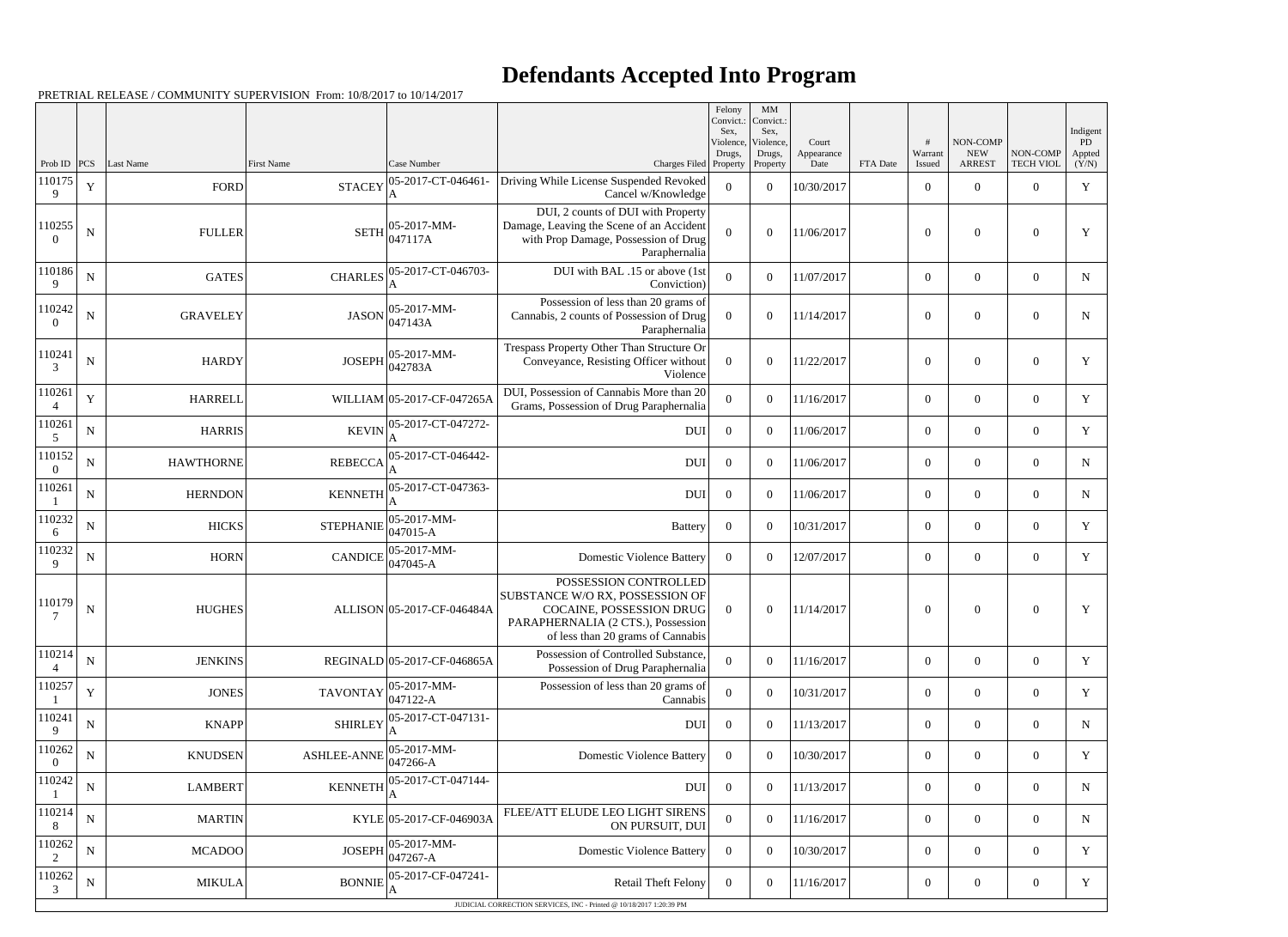## **Defendants Accepted Into Program**

|                    |             |                 |                   |                                               |                                                                                                                                                                                  | Felony<br>Convict.:<br>Sex. | MM<br>Convict.:<br>Sex,         |                             |          |                        |                                         |                              | Indigent                |
|--------------------|-------------|-----------------|-------------------|-----------------------------------------------|----------------------------------------------------------------------------------------------------------------------------------------------------------------------------------|-----------------------------|---------------------------------|-----------------------------|----------|------------------------|-----------------------------------------|------------------------------|-------------------------|
| Prob ID            | PCS         | Last Name       | <b>First Name</b> | Case Number                                   | Charges Filed Property                                                                                                                                                           | Violence,<br>Drugs,         | Violence.<br>Drugs,<br>Property | Court<br>Appearance<br>Date | FTA Date | #<br>Warrant<br>Issued | NON-COMP<br><b>NEW</b><br><b>ARREST</b> | NON-COMP<br><b>TECH VIOL</b> | PD -<br>Appted<br>(Y/N) |
| 110234<br>6        | $\mathbf Y$ | <b>MILLER</b>   |                   | TREVOR 05-2017-CF-047007A                     | Grand Theft, False Verification Ownership<br>to Pawnbroker, Traffic Stolen Property                                                                                              | $\theta$                    | $\theta$                        | 11/16/2017                  |          | $\overline{0}$         | $\overline{0}$                          | $\overline{0}$               | Y                       |
| 110237<br>5        | ${\bf N}$   | MOAN            | <b>MICHAEL</b>    | 05-2017-CT-046983-                            | Leaving the Scene of an Accident with<br>Prop Damage                                                                                                                             | $\Omega$                    | $\theta$                        | 12/07/2017                  |          | $\overline{0}$         | $\overline{0}$                          | $\overline{0}$               | Y                       |
| 110202<br>3        | ${\bf N}$   | <b>OGBURN</b>   |                   | NATALIE 05-2017-CF-046706A                    | NEGLECT OF AN<br>ELDERLY/DISABLED PERSON<br>POSSESSION CONTROLLED SUB W/O<br>$RX$ (5 CTS.)                                                                                       | $\Omega$                    | $\theta$                        | 11/14/2017                  |          | $\overline{0}$         | $\overline{0}$                          | $\overline{0}$               | Y                       |
| 110202             | ${\bf N}$   | <b>OGILVIE</b>  | <b>CORY</b>       | 05-2017-MM-<br>046697-A                       | <b>Domestic Violence Battery</b>                                                                                                                                                 | $\Omega$                    | $\theta$                        | 12/07/2017                  |          | $\overline{0}$         | $\overline{0}$                          | $\overline{0}$               | Y                       |
| 110174             | $\mathbf N$ | <b>OWENS</b>    | <b>SCOTT</b>      | 05-2017-MM-<br>046469-A                       | MISUSE 911 EMERG SYSTEM                                                                                                                                                          | $\Omega$                    | $\theta$                        | 10/31/2017                  |          | $\overline{0}$         | $\overline{0}$                          | $\overline{0}$               | Y                       |
| 110159             | $\mathbf N$ | <b>PARADIS</b>  |                   | JULIAN 05-2017-CT-046502A                     | DUI, Refusal to submit to breath test                                                                                                                                            | $\Omega$                    | $\theta$                        | 11/07/2017                  |          | $\overline{0}$         | $\overline{0}$                          | $\overline{0}$               | N                       |
| 110256<br>9        | $\mathbf N$ | <b>PATE</b>     | <b>NICHOLAS</b>   | 05-2017-MM-<br>042760-A                       | VIOL PTR REF: POSSESSION OF DRUG<br>PARAPHERNALIA                                                                                                                                | $\overline{0}$              | $\theta$                        | 12/06/2017                  |          | $\overline{0}$         | $\overline{0}$                          | $\overline{0}$               | Y                       |
| 110179             | Y           | <b>PENICK</b>   | <b>GLENN</b>      | 05-2017-CT-046477-                            | <b>DUI</b>                                                                                                                                                                       | $\overline{0}$              | $\theta$                        | 10/30/2017                  |          | $\overline{0}$         | $\overline{0}$                          | $\overline{0}$               | Y                       |
| 110257<br>3        | $\mathbf Y$ | <b>PORTEOUS</b> | <b>APRIL</b>      | 05-2017-CF-047142-                            | <b>Grand Theft</b>                                                                                                                                                               | $\overline{0}$              | $\theta$                        | 11/16/2017                  |          | $\boldsymbol{0}$       | $\overline{0}$                          | $\overline{0}$               | Y                       |
| 110186<br>8        | $\mathbf N$ | <b>ROBERSON</b> | <b>TYRONE</b>     | 05-2017-MM-<br>046689A                        | Trespass after warning                                                                                                                                                           | $\Omega$                    | $\theta$                        | 11/06/2017                  |          | $\overline{0}$         | $\overline{0}$                          | $\overline{0}$               | N                       |
| 110179<br>3        | $\mathbf Y$ | <b>ROBERTS</b>  | <b>NICOLE</b>     | 05-2017-MM-<br>046481-A                       | <b>Domestic Violence Battery</b>                                                                                                                                                 | $\overline{0}$              | $\theta$                        | 11/06/2017                  |          | $\overline{0}$         | $\overline{0}$                          | $\overline{0}$               | Y                       |
| 110217<br>3        | $\mathbf N$ | SICIGNANO       | <b>CIRCO</b>      | 05-2017-CT-026491-                            | <b>VOP REF: DUI</b>                                                                                                                                                              | $\theta$                    | $\overline{0}$                  | 10/31/2017                  |          | $\overline{0}$         | $\boldsymbol{0}$                        | $\overline{0}$               | Y                       |
| 110234<br>9        | $\mathbf N$ | <b>SILVER</b>   | <b>STEPHEN</b>    | 05-2017-MM-<br>047043-A                       | <b>Domestic Violence Battery</b>                                                                                                                                                 | $\overline{0}$              | $\theta$                        | 10/31/2017                  |          | $\boldsymbol{0}$       | $\overline{0}$                          | $\overline{0}$               | Y                       |
| 110240<br>8        | ${\bf N}$   | <b>SMITH</b>    |                   | $ALFRED$ $\Big  05 - 2017 - MM -$<br>046999-A | Domestic Violence Battery                                                                                                                                                        | $\overline{0}$              | $\theta$                        | 12/07/2017                  |          | $\overline{0}$         | $\overline{0}$                          | $\overline{0}$               | Y                       |
| 110240<br>$\Omega$ | $\mathbf N$ | <b>SMITH</b>    | <b>TRACY</b>      | 05-2017-MM-<br>046997-A                       | <b>Domestic Violence Battery</b>                                                                                                                                                 | $\overline{0}$              | $\overline{0}$                  | 10/31/2017                  |          | $\overline{0}$         | $\overline{0}$                          | $\overline{0}$               | Y                       |
| 110262<br>5        | ${\bf N}$   | <b>SONNTAG</b>  |                   | ELENA 05-2017-CF-047268A                      | POSS COCAINE W/INTENT TO SELL<br>OR DELIVER, DLVRY WO<br><b>CONSIDERATION LESS 20 GRAMS</b><br>CANNABIS, POSSESSION OF DRUG<br>PARAPHERNALIA (2 CTS.)                            | $\Omega$                    | $\mathbf{0}$                    | 11/16/2017                  |          | $\mathbf{0}$           | $\boldsymbol{0}$                        | $\boldsymbol{0}$             | Y                       |
| 110154             | $\mathbf N$ | <b>STEWART</b>  |                   | ALLEN 05-2017-CT-046490A                      | Driving While License Susp/Cancel/Rev -<br>1st Offense, No Vehicle Registration                                                                                                  | $\Omega$                    | $\overline{0}$                  | 11/07/2017                  |          | $\overline{0}$         | $\boldsymbol{0}$                        | $\overline{0}$               | N                       |
| 110178<br>8        | $\mathbf N$ | <b>TEACHOUT</b> |                   | SHANDY 05-2017-CF-046549A                     | POSSESSION OF CONTROLLED<br>SUBSTANCE W/O RX, 2 counts of<br>Possession of Drug Paraphernalia, No<br>Vehicle Registration, Driving While<br>License Susp/Cancel/Rev -2nd Offense | $\overline{0}$              | $\boldsymbol{0}$                | 11/09/2017                  |          | $\boldsymbol{0}$       | $\boldsymbol{0}$                        | $\overline{0}$               | Y                       |
| 110161             | $\mathbf N$ | <b>TREWIN</b>   | <b>KRIZIA</b>     | 05-2017-CT-046585-                            | DUI                                                                                                                                                                              | $\overline{0}$              | $\overline{0}$                  | 11/07/2017                  |          | $\mathbf{0}$           | $\boldsymbol{0}$                        | $\overline{0}$               | $N_{\rm}$               |
|                    |             |                 |                   |                                               | JUDICIAL CORRECTION SERVICES, INC - Printed @ 10/18/2017 1:20:39 PM                                                                                                              |                             |                                 |                             |          |                        |                                         |                              |                         |